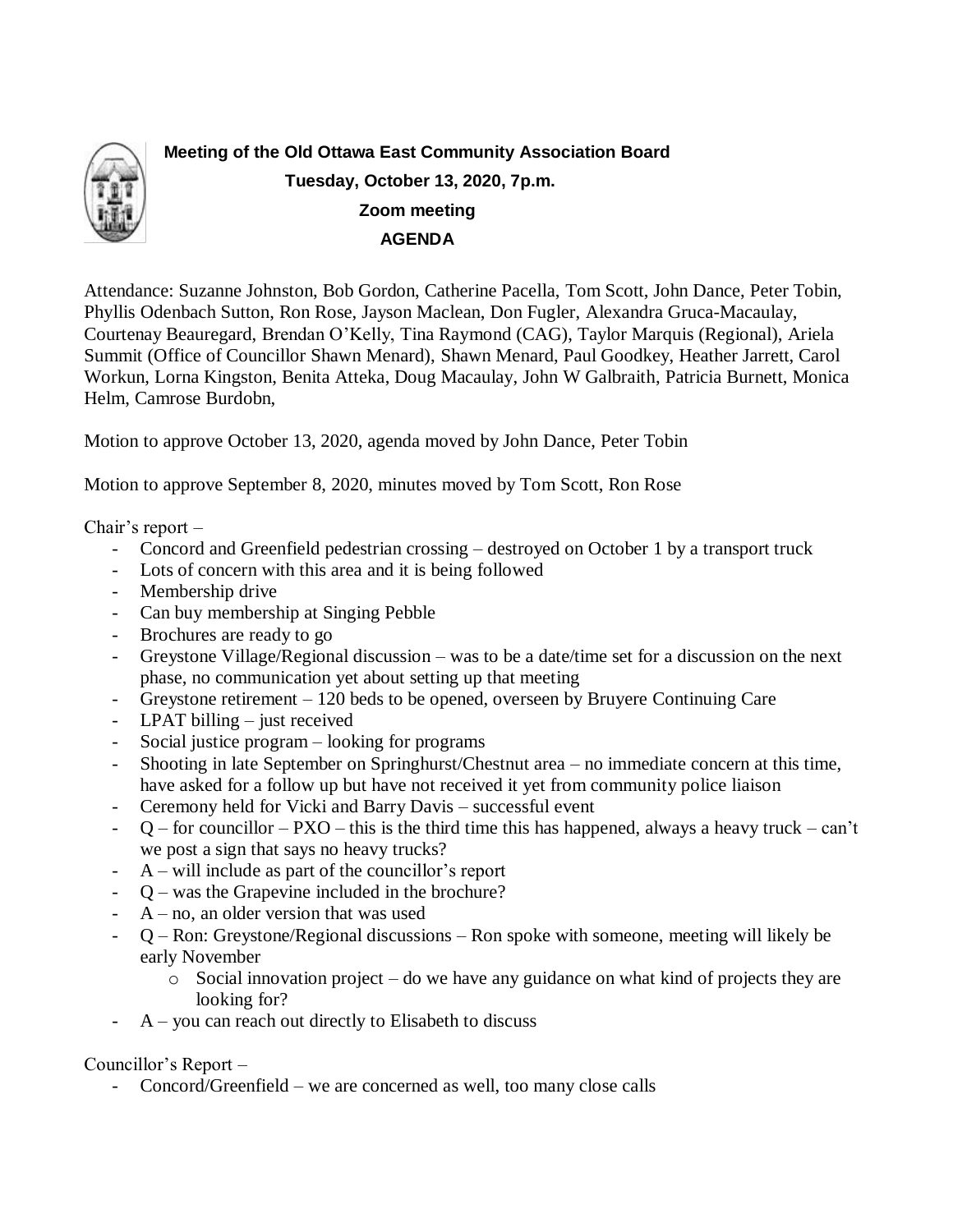- Aware of the issue will be changes to that intersection in 2021, trying to mitigate in the meantime – ie: changing speed limit (50-40km)
- This is a truck route, staff is adamant that it be maintained as a truck route in the future
- Road service is also uneven, can't put speed bumps in
- Have also asked for a four-way stop at this intersection has to go through a process to meet certain criteria, according to city staff it does not mean the criteria
- Will raise this again before construction begins will follow up on better truck signage and what we can do to make this intersection safer
- $COVID-19$  new restrictions have come in as cases continue to rise
- Appointment system seems to be working well at Brewer
- City budget conversations for urban wards coming up Wednesday, December 9
- Energy Evolution's final report what will it take to reduce emmissions by 2050
- Aberdeen Square consultation October 19
- OC Transpo bus route near Greystone scheduled to start in December, concerns about navigating construction trucks
- Flu shot in our ward, to be held at Lansdowne
- Scholastic pathway some complaints about cars passing into the pathway flex posts to be installed in the spring, additional no parking signage
- Q what is happening at Immaculata with regard to COVID restrictions for sports team?
- A this is a city action, looking into it with regard to Immaculata, it's a bit ambiguous and meeting to get clarification
- Q What is also being done to support local businesses?
- $A it$  is difficult, looking to extend patio season
- $Q$  is the city preparing any projects to take advantage of federal offering for funding ie: Greenfield could be at risk if cash is short, can this project be funded through the federal offering to ensure it gets done?
- $A$  federal offering is still difficult for local governments to access ie: rural broadband, rural agriculture, e-buses (something city can tap into it), not geared to local projects
- Q see people playing beach volleyball playing at courts across from Brewer Park, at Lansdowne – is this not impacted by new restrictions?
- A that is informal, so it's not impacted more about organized sports but looking for more information to clarify
- Q buses routed onto Oblats submitted some comments to your office about this, is that decision cast in stone or are other options available for the bus route?
- $A$  anything can be changed, but it was originally planned that way it's been years in the making, another meeting tomorrow on this issue
- Q does the area have room for buses given the ongoing construction, school, visitors to the area
- $A Yes$ , school is a new addition that was not part of original discussion wasn't a community meeting, but can invite Tom

#### Taylor – Regional

- Supportive of temporary measures re: parking, hear complaints as well, looking to add more no parking signs
- Open to suggestions on how to improve the situation
- $2A 6$  storey tower crane to be down before end of the year, July/August 2021 for occupancy
- $2B 8$  storey occupancy date is January/February 2022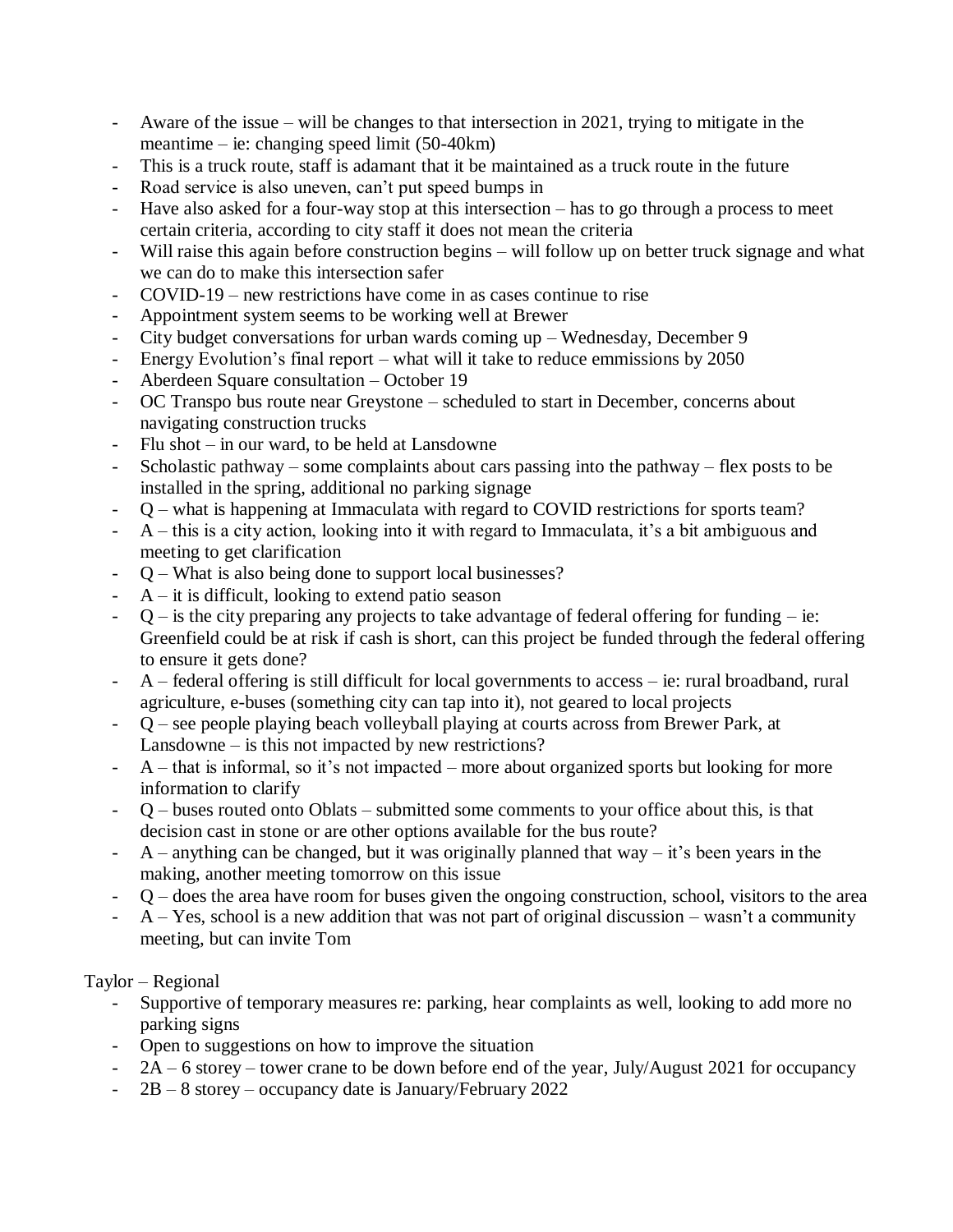- $1C$  Spencer building site plan approval planned for November
- Once bus loop is closed, expect some tree removal
- Deschatalets school board has mobilized environmental contractor targeting heritage application by end of the month
- Regional will start working on demolition by end of November/beginning of December
- Severance application was submitted, process just started
- $Q$  Amentities space roof on building  $2A$  diagram clearly shows a roof, understanding is that it was taken off the plans but now it's back on
- $A$  Trellis, not a covered space six structural steel beams
- $Ron can also discuss this at upcoming planning subcommitte meeting all are welcome$
- Q anything Regional prepared to do for weeding that is encroaching on the properties
- $A$  councillor's office please share with our office, can investigate with city

Treasurer's report - \$30 less because we payed for water for garden at Riverdale/Mutchmor/Main

CAG Report – registration remains open for fall/winter activities

- Continuing to offer after-school care, will continue to do so until we hear otherwise
- Looking into virtual activities for winter party
- Planning for AGM
- Q Becoming a member of CAG need to fill out membership application online but received no confirmation
- A will look into it
- O when will CAG do their AGM?
- $A$  looking at late November

John – letter of support re: affordable housing

- Q how would the 1km radius affect our desire for greenspace at Springhurst Park
- A Need for both greenspace and density but don't think supporting letter will have a direct impact, it's not the intent of the letter
- We can add that to our support to include a need for greenspace too
- John to draft something, recirculate for approval

## Committee reports

Greystone – Peter Tobin

- See report, many issues already covered in new Mainstreeter
- Parks and Greenspace Alexandra
	- Had the fall park clean  $up$  September 19
	- Went very well
	- Springhurst Park any progress on tender package so it's ready to go for early spring?
	- Ariela Funds for Springhurst did make it into draft budget, but budget won't be approved until December so can't do anything until approval
	- $Q$  bench used to be down at the river in Springhurst Park it has been removed?
	- $A it was not a city installed bench, so it may have just been removed for the winter.$
	- Q any talk of a dock at Springhurst
	- $A$  tried numerous times, city has said no because we already have one at Brantwood paid for one in the past through CiLP funding – might be worthwhile to try again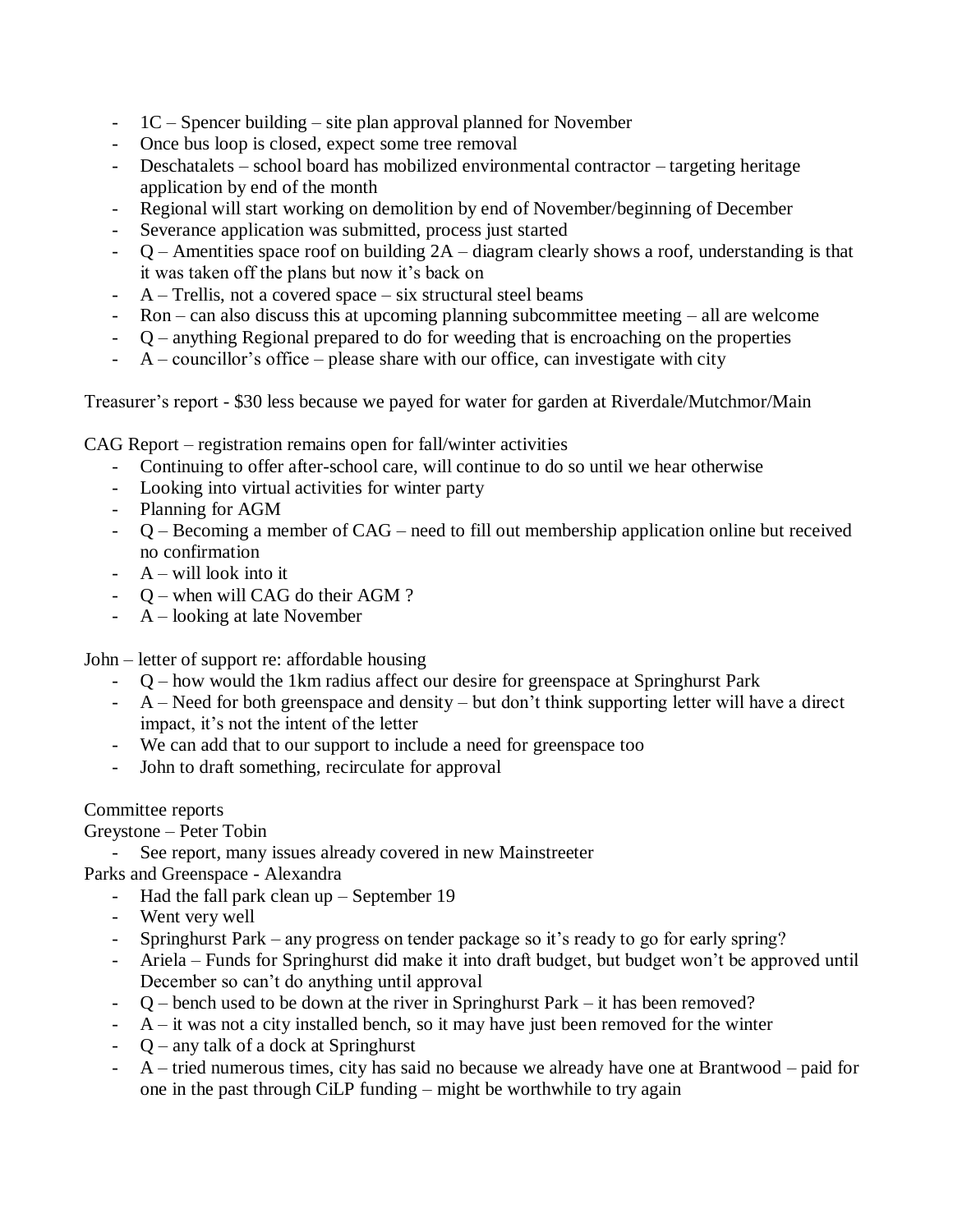Membership – Suzanne Johnston

- Will be putting forward a motion to increase membership to \$5
- Still looking for some volunteers
- Looking at ways to make sure Greystone/Corners residents get information as they don't have mailboxes
- Numbers will be low this year

Planning – Brendan O'Kelly

- No meeting in September of sub-committee but we will later this month
- Approved Deschatalets demolition
- 225 Scholastic Drive old bus turn/loop approval for five storeys
- NDA's Phyllis, Ron, Paul discussion with developers in the community
- Discussion about LPAT bill Ron
	- $\circ$  \$16,948,68
- Need to have a vote at the AGM for paying the bill

SLOE – Jayson Maclean

- Community panel discussion re: food security this Friday
- Next one is on climate change

Health and Safety – Courtenay Beauregard

- Tried to look into shooting, no follow up yet with community police officer
- Some bikes stolen recently, seen it referenced on Facebook reminder to report it to the police

Transportation – Tom Scott

- Encourage participation in survey on Transportation Master Plan Update October 23 is the deadline
- Hwy 417 closure shorter than expected this past weekend
- Greenfield reconstruction project public consultation coming up soon, look for email if you signed up
- Q when did the bridge come down?
- $A a$  week ago Sunday, started at 10p, down by 10a

Lansdowne – Richard Cundall (not present)

- John to step into the role
- Meeting on Monday re: Aberdeen, future of merchants on-site

Communications – Bob Gordon

- Continuing discussion about how to respond to comments/post on Facebook page
- We need a fulltime representative, bringing issues to the board
- Need to have a bigger discussion about accountability of Facebook run by an individual, not an organization/board

New business

- Suggestion during canvassing about taking nominations from the floor vs presenting a slate and asking for approval
- When you present a slate, it's not welcoming should include nominations from the floor, even if no one steps forward
- Discussion about calling for nominations from the floor
- Bob has reached out to Jamie about continuing as chair but hasn't heard back
- Courtenay to reach out to her
- Reading of constitution section  $7.5$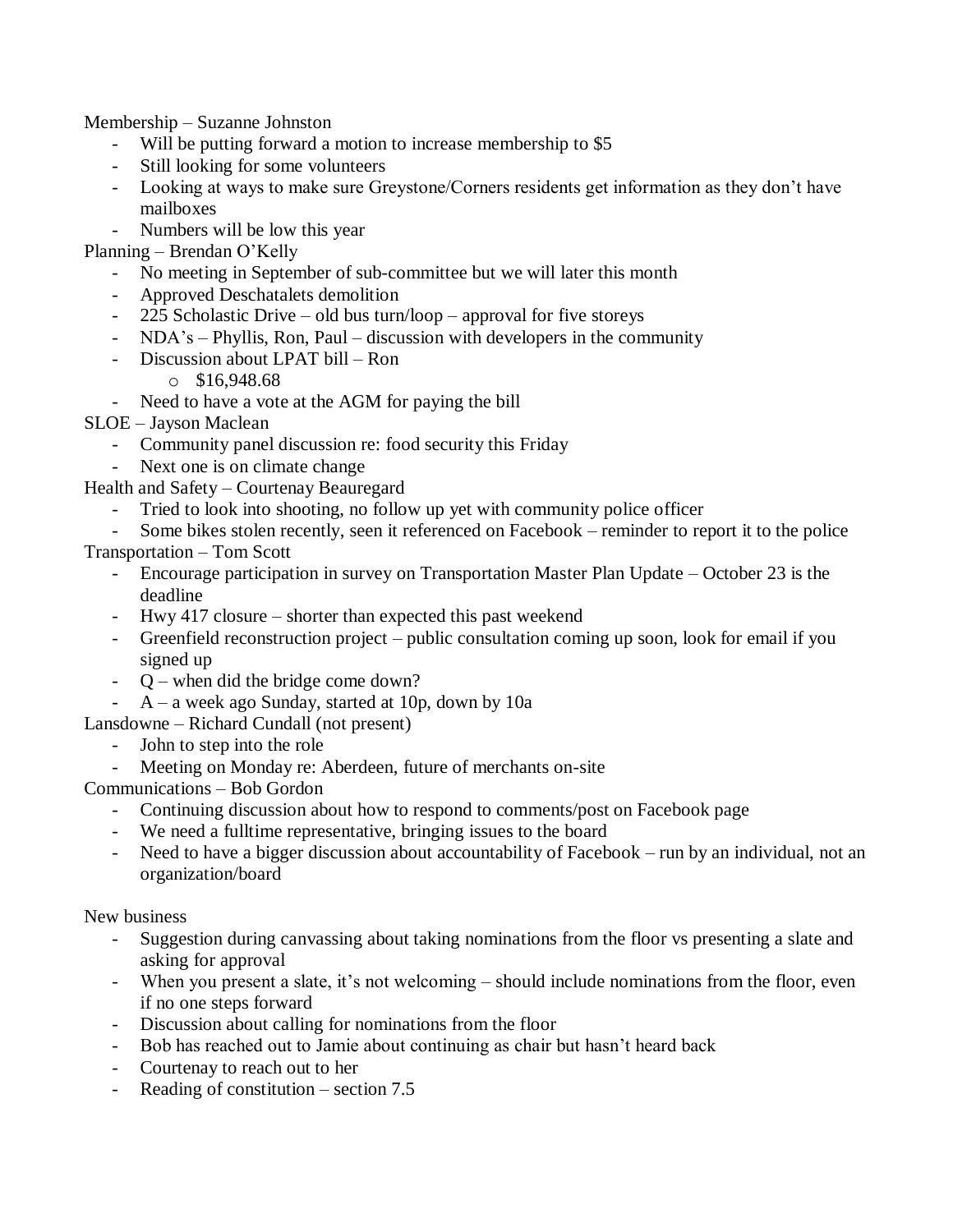- 7.5. In the event of a vacancy occurring in a position on the Board of Directors: (a) If more than one year of the term is remaining, by nomination by and majority vote of the Board of Directors until ratified by the membership at the next AGM. (b) If less than one year of the term is remaining, by nomination by and majority vote of the Board of Directors.
- 5.3. If a Director misses three or more consecutive meetings of the Board, the position shall be deemed vacant unless the Director is able to provide an acceptable reason to the Board for her/his absence.
- Motion to approve Bob Gordon as the interim chair with approval at the AGM, moved by Tom Scott, seconded by Suzanne Johnston – approved

Motion to adjourn – Bob Gordon, seconded by Tom Scott

Attachments:

### **Committee reports:**

### Planning Committee – Ron Rose

The Planning Committee did not meet in September but was nevertheless busy with consultations and training. The consultations concerned the proposals surrounding the Deschatelets building. There were three formal meetings to prepare for: the Built Heritage Sub Committee, the Planning Committee and City Council. Presentations were made on behalf of the Association at both Built Heritage Sub Committee and the Planning Committee. Those presentations were based on the consensus view reached during the Community Zoom consultation in May. Some members of the Community also spoke to these committees expressing their opposition to the demolition of the Chapel wing of the Deschatelets building.

Councillor Menard deserves credit for the work he did to amend the Planning Committee's recommendation to Council to strengthen the guarantees that the Community will in fact receive the benefits of a new school, a community centre and social housing. The Councillor's report in October's Mainstreeter, as well as a comprehensive story on the proceedings about the Deschatelets building in the Mainstreeter provide further details on the process as well as what work remains. The report of the Planning Committee was approved by Council without a single comment or question from any of the Councillors present!

At the same time as Council approved the recommendations on the Deschatelets building, it also approved a proposed zoning by-law amendment to permit the construction of a nine storey building, referred to as Building 1C, at 225 Scholastic Drive, where the bus 16 currently turns. The Community Planning Committee did not oppose this amendment.

Three members of the Community Planning Committee took a recertification for

The Pre-Appplication Consultation process, which allows certified members of the Community to participate in meetings between the City and individual developers on proposed developments within the community, provided that they are not allowed to reveal or discuss what was being considered. There were no applications for Minor Zoning Amendments within OOE during September.

The Corners on Main / Greystone Village – Peter Tobin

The Spencer is holding a virtual sales launch this coming weekend.